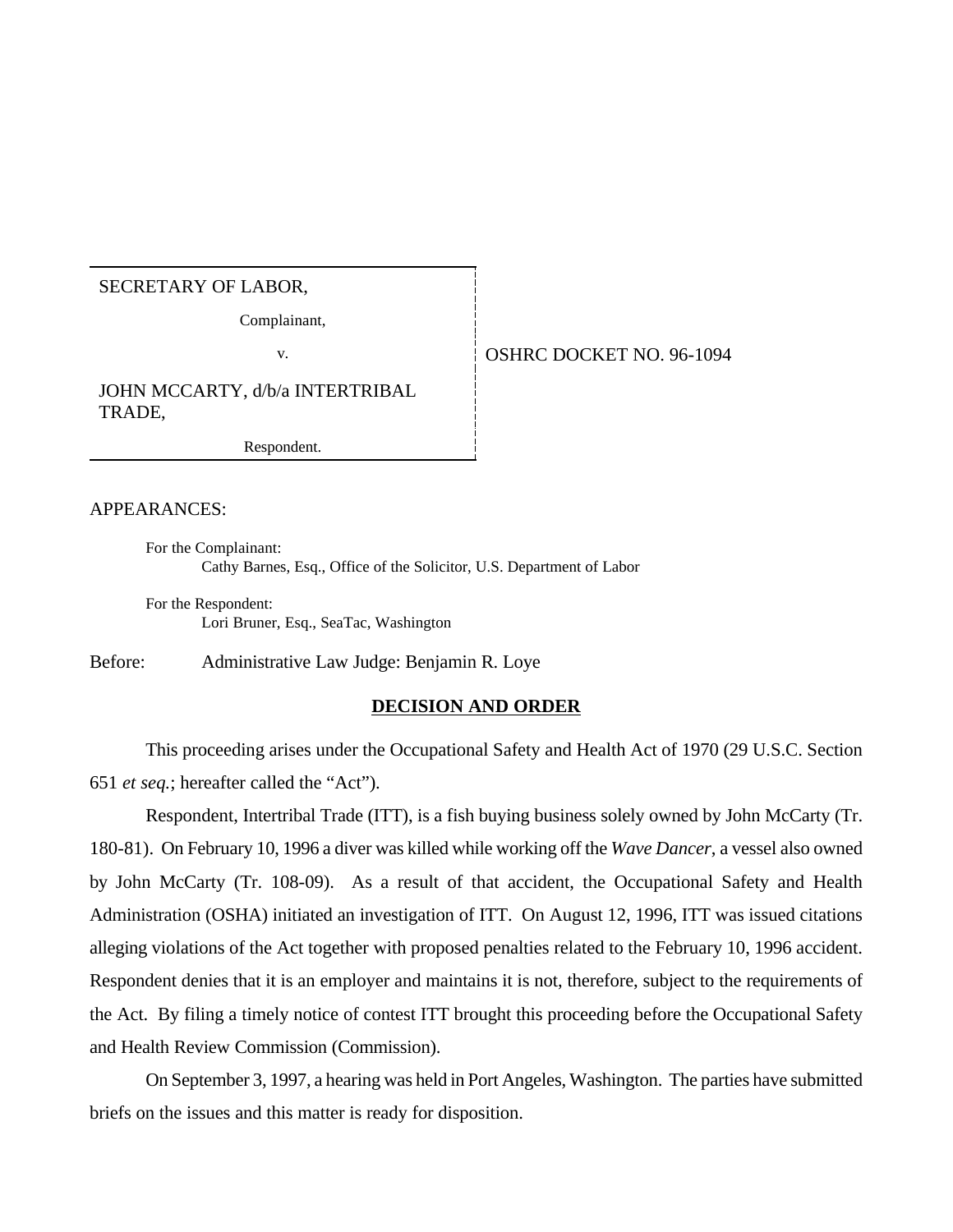#### **Coverage**

Ginger McCarty, ITT's sales and contract manager (Tr. 179), testified that in the fall of 1995, ITT entered into an arrangement with members of the Makah tribe who were interested in obtaining diving equipment for a joint venture, harvesting sea urchins (Tr. 35-36, 181-82). McCarty testified that ITT obtained a no interest, no time line loan from High Tide Fish Company, which was used to purchase diving equipment and training for tribal members interested in taking up commercial diving (Tr. 39, 182, 185, 202). In return for ITT's sponsorship, the divers promised to sell their product exclusively to ITT for one year, so long as ITT paid as much as, or more than other fish buyers were offering (Tr. 36, 41, 182, 203). One of the divers, Theresa Akin (*nee* Sawyer), testified that she sold product to Olympic when they were paying more than ITT (Tr. 54). The divers agreed to pay 10% of all their dive proceeds to High Tide, through ITT, to pay back the equipment loan no matter who they sold to (Tr. 54, 183, 203-04, 222).

Under he arrangement with ITT, the divers could work off of any boat in the fleet (Tr. 36). Dell Hill worked from the SOONER with another of the divers, Don Davis (Tr. 41, 152). Wade Green, John McCarty's cousin, worked from the *Wave Dancer* with Theresa and Jerry Sawyer, McCarty's niece and her father (Tr. 24, 36, 52). Michael Akin, now Teresa Sawyer's husband, worked as a tender on the *Wave Dancer* (Tr. 68). Part of the ITT loan was used to outfit John McCarty's boat, the *Wave Dancer*, with a compressor and manifold lines (Tr. 212). John McCarty had no prior experience in commercial diving (Tr. 187).

Jim Sheffler, of High Tide, recommended that a Mr. Kehei Kim conduct the training for the divers (Tr. 186). Kim told the divers what equipment was required, and made the equipment purchases (Tr. 29- 31, 187). Kim selected and purchased the compressor and manifolds for the *Wave Dancer* (Tr. 213). Kim was paid directly by High Tide (Tr. 187). The divers selected their own equipment, which would belong to them upon repayment of the loan (Tr. 35-37, 50). The loan from High Tide was never repaid; the diving equipment remains in the possession of the divers (Tr. 193).

Ginger McCarty testified that ITT buys fish from roughly 15 boats (Tr. 184). When the divers sell their product, approximately 10-15% of the proceeds go to the tender; 50% to the boat owner for use of the boat; the remainder goes to the diver (Tr. 42, 199).

Neither Ginger nor John McCarty considered the divers on the *Wave Dancer* or the SOONER their employees (Tr. 198). The skipper drives the boat; either John McCarty or Jerry Sawyer skippered the *Wave Dancer* (Tr. 70-71). The divers decide where to stop and dive (Tr. 59, 98, 223-24, 245). No one was in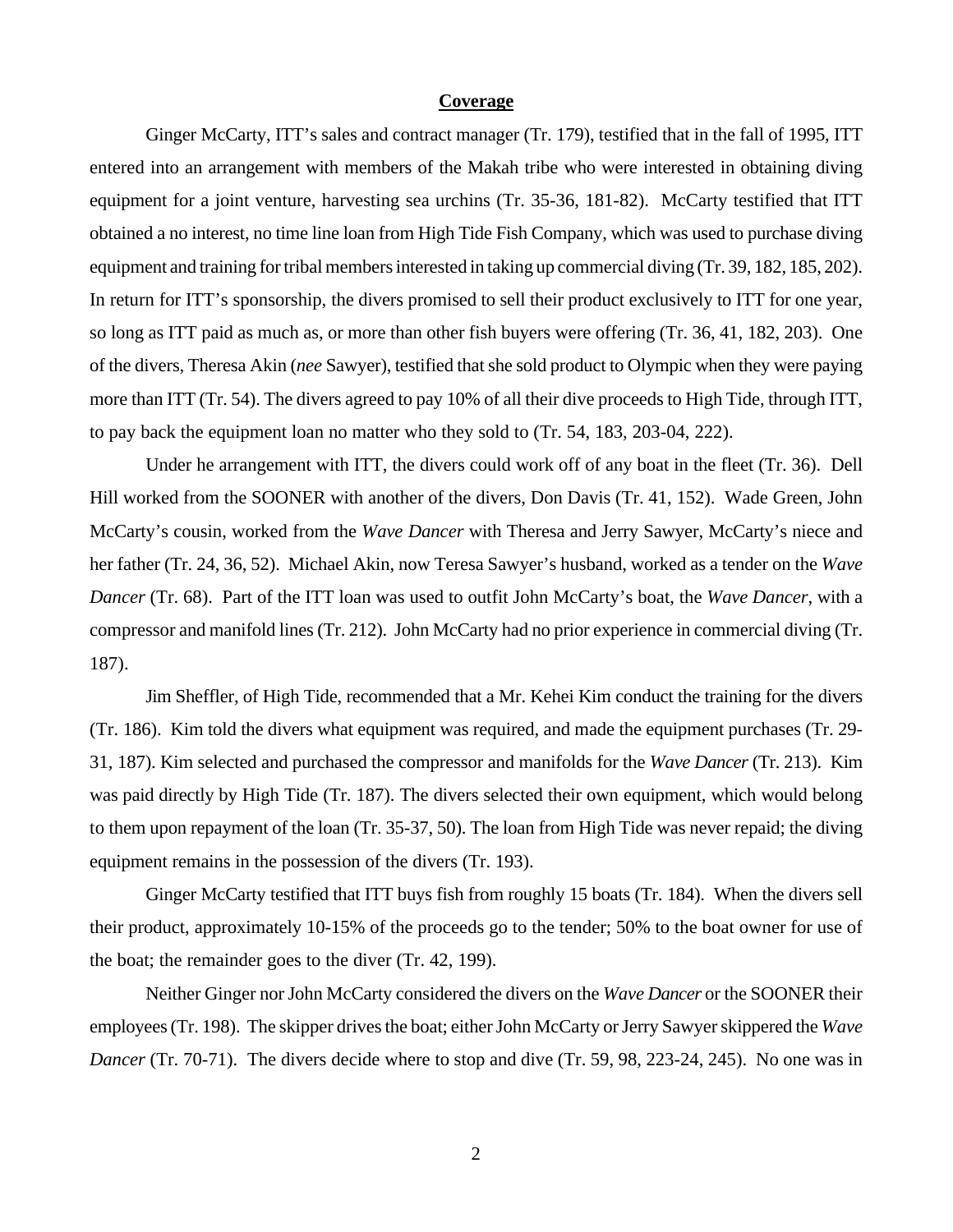charge of the operation as a whole (Tr. 71, 99). Theresa Akin testified that she was self-employed (Tr. 245).

### *Discussion*

ITT maintains that it was not the employer of Jerry Sawyer, the diver killed in the February 10, 1996 accident. This judge agrees. The Commission has held that:

In determining whether a hired party is an employee under the general common law of agency, we consider the hiring party's right to control the manner and means by which the product is accomplished. Among the other factors relevant to this inquiry are the skill required; the source of the instrumentalities and tools; the location of the work; the duration of the relationship between the parties; whether the hiring party has the right to assign additional projects to the hired party; the extent of the hired party's discretion over when and how long to work; the method of payment; business of the hiring party; whether the hiring party is in business; the provision of employee benefits; and the tax treatment of the hired party.

*Vergona Crane Co.,* 15 BNA OSHC 1782, 1784, 1991-93 CCH OSHD ¶29,775, p. 40, 496-97 (No. 88- 1745, 1992).

In this case, neither party considered the divers employees of either ITT or John McCarty. The divers were not paid by ITT or John McCarty. Although the divers sold their catch almost exclusively to ITT, they were free to sell to other fish buying companies if they were paying more. There is no evidence that ITT or McCarty provided any employee benefits or withheld employment taxes for the divers. McCarty owned the *Wave Dancer*, which the divers needed to get to the dive sites; there is no evidence, however, that John McCarty had any right to control the manner or means by which the divers performed their work, or to assign additional tasks to the divers. The divers chose when, where and with whom to work based on familial relationships. McCarty received a share of the harvest in payment for the diver's use of his boat.

The Secretary bases its argument largely upon the divers' exclusive sale<sup>1</sup> of their harvest to ITT. In this case, however, that arrangement was not an indicia of an employment relationship, but was, rather, the divers' consideration given to ITT in exchange for ITT's help in securing loans enabling them to purchase commercial diving equipment.

<sup>&</sup>lt;sup>1</sup> The Secretary did not establish ITT's exclusive right to purchase the divers' harvest. Theresa Sawyer testified that her contract with ITT allowed her to sell her product to the highest bidder. None of the divers' contracts were introduced into evidence.